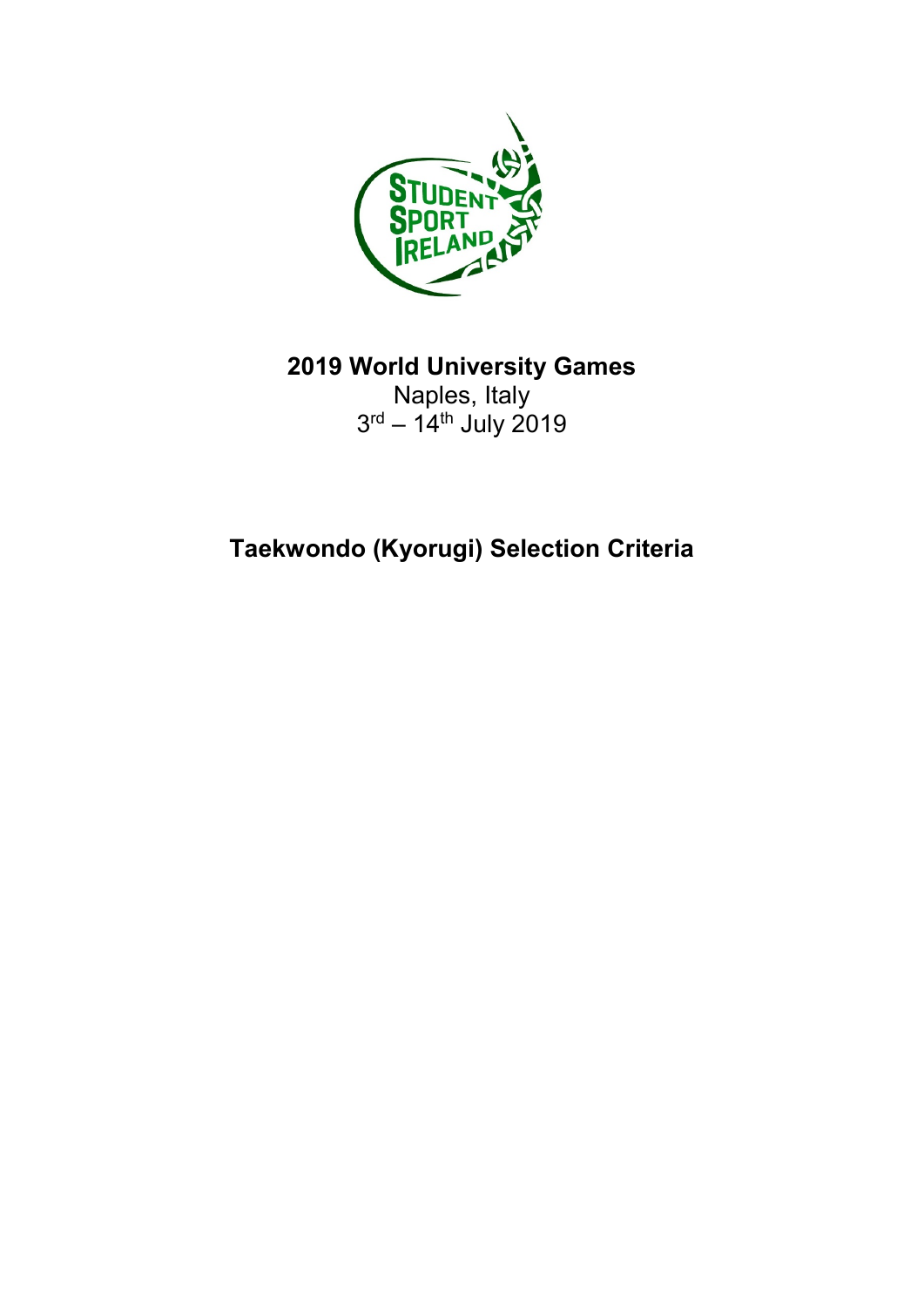

## **Introduction**

Student Sport Ireland is the sole sanctioning body responsible for identifying, selecting and organising Irish teams and individuals to attend the 2019 FISU World University Games (WUGs). SSI however works closely with Taekwondo Ireland in the selection of Irish student athletes to compete at the WUGs. All team (staff and students) nominations are ratified by SSI's High Performance Committee (SSI HPC)

## **Events**

# **Kyorugi Competition**

| <b>Men</b>          | <b>Women</b>        |
|---------------------|---------------------|
| $+54$ kg to $58$ kg | $+46$ kg to $49$ kg |
| $+54$ kg to 63kg    | $+49$ kg to 53kg    |
| +63kg to 68kg       | $+53$ kg to 57 $kg$ |
| $+68$ kg to $74$ kg | $+57$ kg to 62kg    |
| $+74$ kg to 80kg    | $+62$ kg to 67 $kg$ |
| $+80$ kg to 87 $kg$ | $+67$ kg to $73$ kg |

### **Participation**

Each country is authorised to enter the Kyorugi competition with a maximum of twelve (12) athletes - (six (6) men and six (6) women).

Each country may enter one (1) athlete in each weight category.

A team competition will be organised in each gender with teams composed of four (4) athletes according to the following total weight chosen from among the twelve (12) Kyorugi and six (6) Poomsae athletes of each participating country:

Tag Team Competition weight range: Total Weight

- Male: The total weight of four (4) starting athletes of each match should be 300kg or less.
- Female: The total weight of four (4) starting athletes of each match should be 260kg or less.

Each country is allowed to enter one (1) male team and one (1) female team in the team competition**.**

# **2019 World University Games Taekwondo (Kyorugi) Selection Criteria**

To be considered for selection student athletes will be required to attain the following scores within the specified qualifying period (see below)

| <b>Event</b>                          | <b>Result</b>        |
|---------------------------------------|----------------------|
| Senior World Championships            | <b>Quarter Final</b> |
| Senior European Championships         | <b>Quarter Final</b> |
| World Taekwondo G4 Ranked Events      | <b>Quarter Final</b> |
| World Taekwondo 'G1-G2' Ranked Events | Podium               |